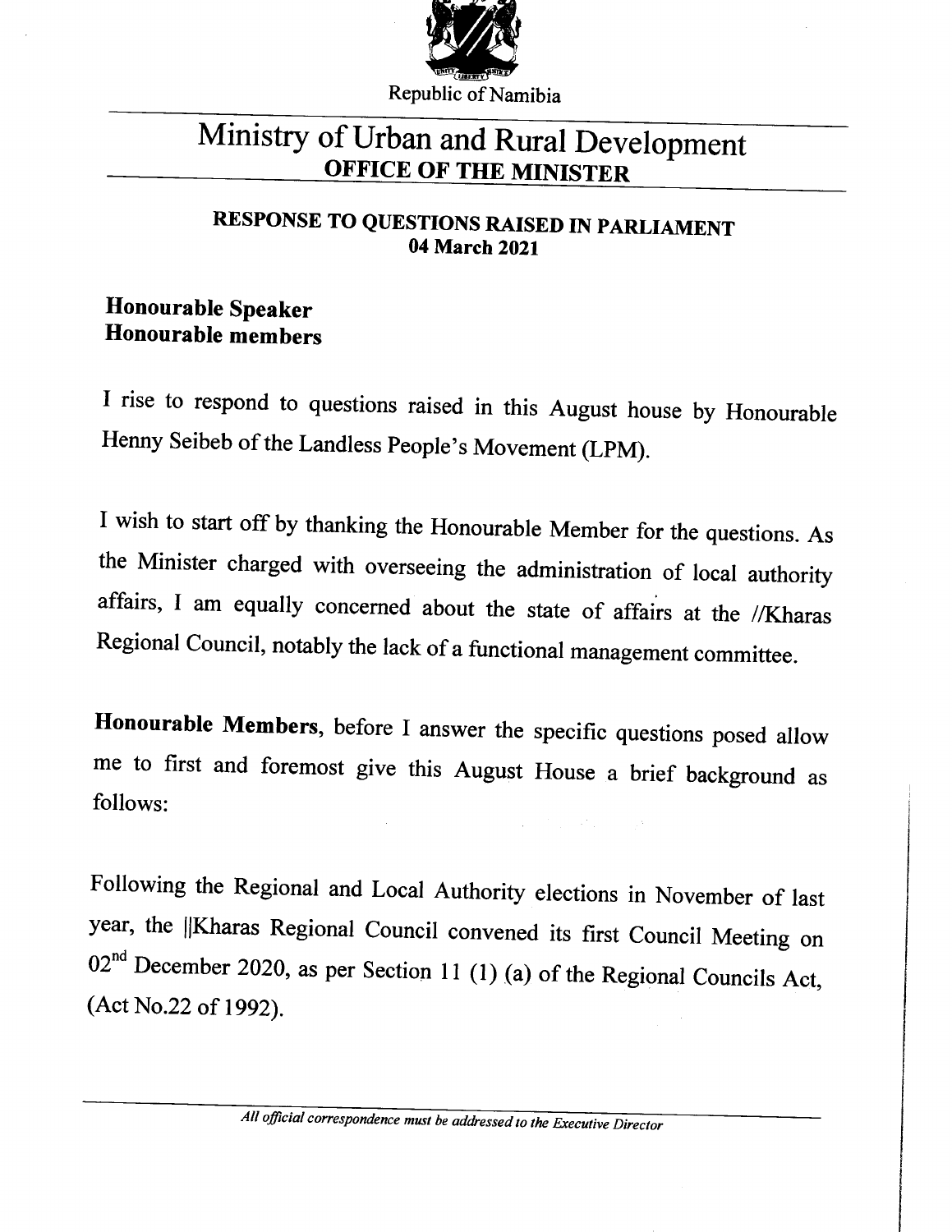After the swearing-in of all Regional Council Members by the presiding magistrate, the process of nomination of office bearers commenced, and the position of Chairperson of Management was filled in line with Section 19 of the Regional Councils Act, No.22 of 1992. However, after calling for nominations for the filling of the remaining two positions on the Management Committee, no nominations were made by the Regional Councillors. Subsequently, the presiding magistrate declared the two positions of Management Committee vacant.

Consequently, a series of opinions were expressed on whether the election of Members of National Council could commence without completing the Management Committee nominations, to which the presiding magistrate indicated that the Act does not stipulate a sequence of nominations, and therefore advised the meeting to continue with the election of Members of National Council.

Nominations were then made, and the election of Members of the National Council was completed in terms of sections 26 and 27 of the Regional Councils Act 22 of 1992 as amended. That is a summary of the situation.

Let me now respond to the specific questions posed by the Honourable Member.

**Question 1:. Are you aware that two SWAPO councillors in the IlKharas Region have refused to join the Management Council of the region council?**

2

2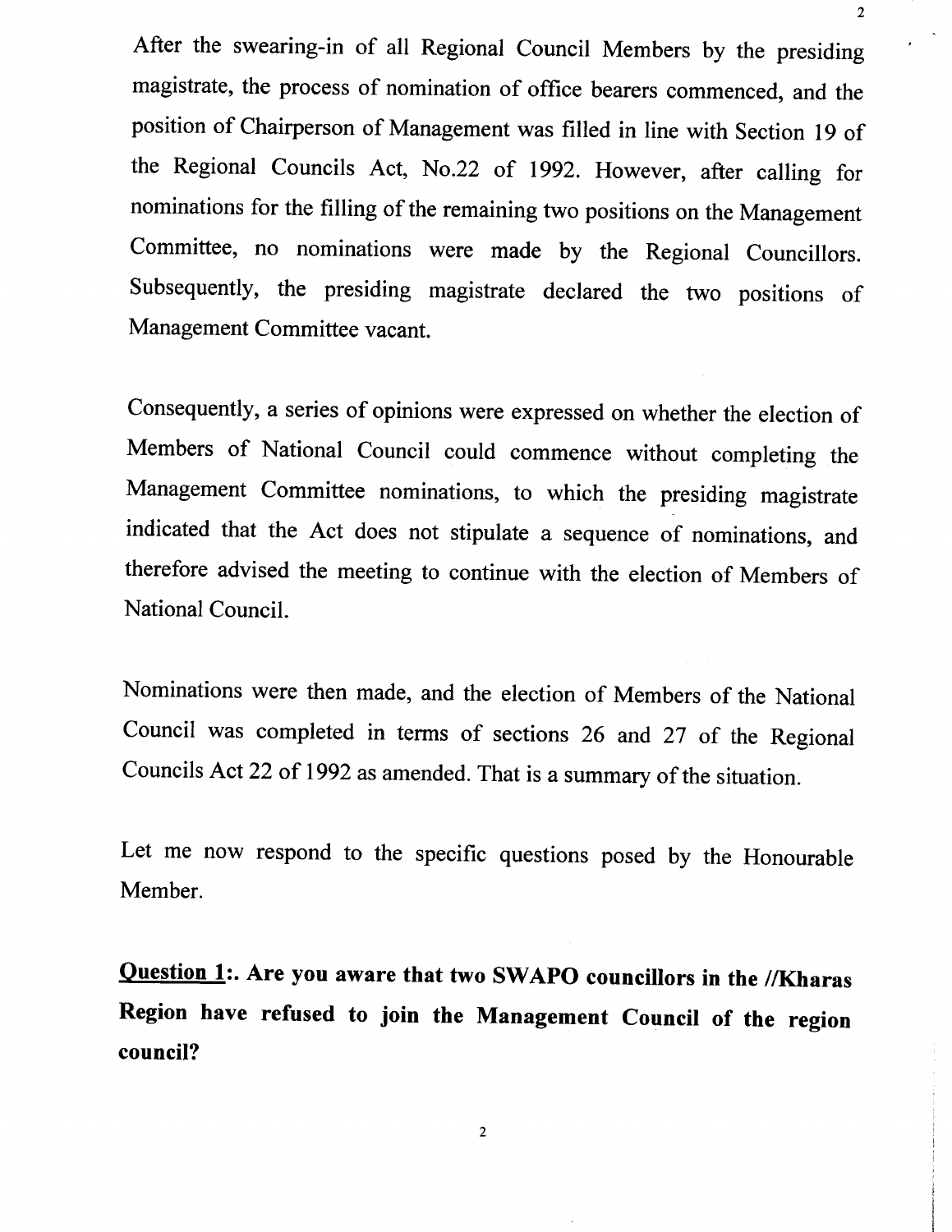#### Answer:

I, the Minister of Urban and Rural Development, have informed and are thus aware of the worrisome situation of a leadership vacuum at the //Kharas Regional Council. I have initiated consultations on the matter and in an effort to facilitate the resolution of the unfortunate impasse.

Contrary to the claim of the Hon Member, the information available to me is that after the filling of the position of Chairperson of the Management Committee, and after several request for nominations by the presiding Magistrate, no other nominations were made for the remaining two positions in the Management Committee by any. Councillor. I do not have any information to support the claim of the Hon Member that certain Councillor, belonging to the SWAPO Party or any other political party for that matter refused any nominations.

Question 2: *Since all the other vacancies have been filled, namely three councilors to the National Council, One Councillor has been nominated and accepted being the Chairperson of the Management Committee and there are only two vacancies, which ought to be filled by the two SWAPO councilors, what steps would the Minister take to ensure that these two seats irresponsible and misguided SWAPO councilors serve on the Management council*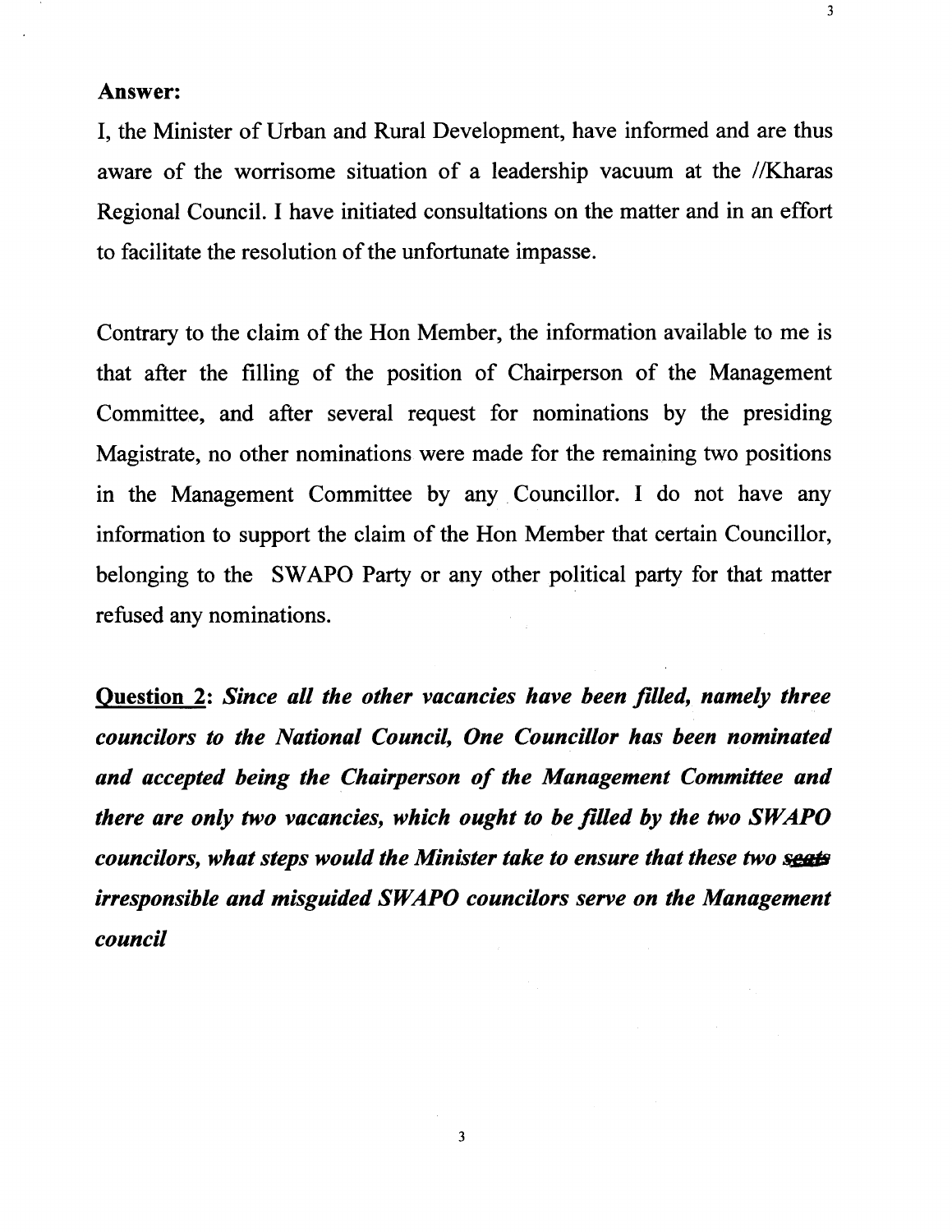#### Answer:

In terms of Section 19 of the Regional Councils Act 22 of 1992, it is the legal responsibility of the //Kharas Regional Council to convene a meeting at which a Magistrate will preside over the election to fill the two vacancies that currently exists on the Management Committee.

4

Section 19 (8) of the Regional Councils Act, 1992, reads as follows and I quote: " *in the case of an election for the other members of the Management Committee the number of candidates declared so elected are less than the number of vacancies to be filled, the meeting shall be adjourned on one occasion to a time during that day or the next day determined by the magistrate presiding at such meeting after consultation with the members of the Regional Council present at such meeting, whereupon at such an adjourned meeting a vote shall be taken in accordance with the provisions of subsection* 9".

As per the provisions of Article 109 (1) of the Namibian Constitution together with section 18 of the Regional Councils Act 22 of 1992, a Management Committee is vested with executive powers that are central for the effective function of a Regional Council. Indeed, a Regional Council cannot operate without a Management Committee.

Hon Speaker Hon Members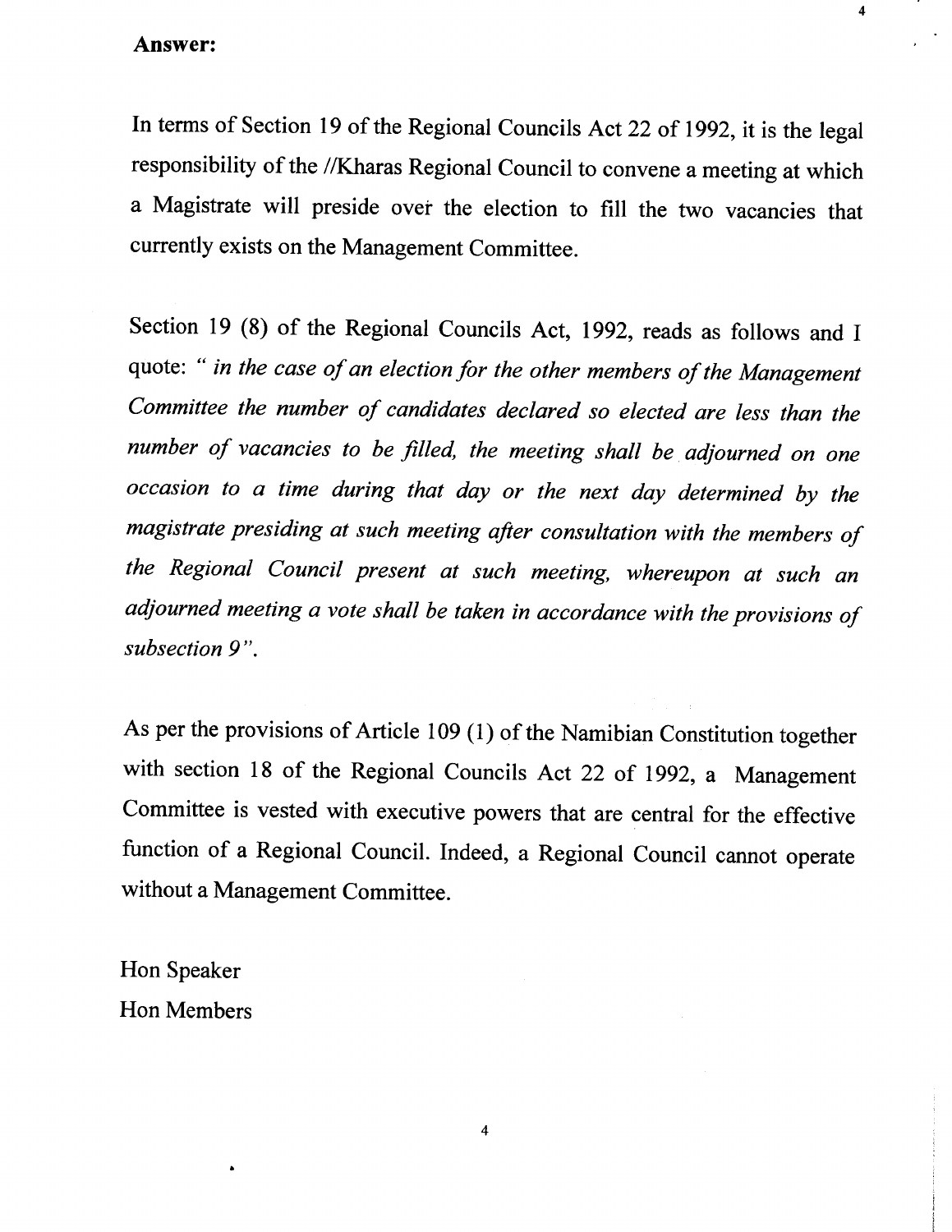After receiving a communication from the //Kharas Regional Council in December 2020 I immediately sought for legal advice from the Attorney General, which opinion I received at the end January 2021. Currently and as we are speaking, this particular matter is receiving our utmost attention for an amicable solution.

5

Questions 3: Is this non-compliance with the law to serve in the Management Council instigated and promoted by the Hon. Minister himself in darkness with SWAPO Secretary-General?

### Answer:

First and foremost, let me remind the Honourable Member that members of regional councils are representatives fielded by and consequently elected from their political parties. As such, these members are sent by their parties to represent them in that body. That process is beyond outside influence including by the Minister as alleged by the Member.

Again and as I said, we are as a Ministry are doing all we can to provide guidance as per the Regional Councils Act as well as the legal advice as provided for by the Attorney General to find an amicable solution to fill the two vacant seats soonest.

In addition to that, the process can also be expedited if all the parties can cooperate and work together. Thus, our humble appeal to the two political parties that won the election in the //Kharas Region is for them in the public interest to solve the problem and sure that there is a functional Management Committee in place.

5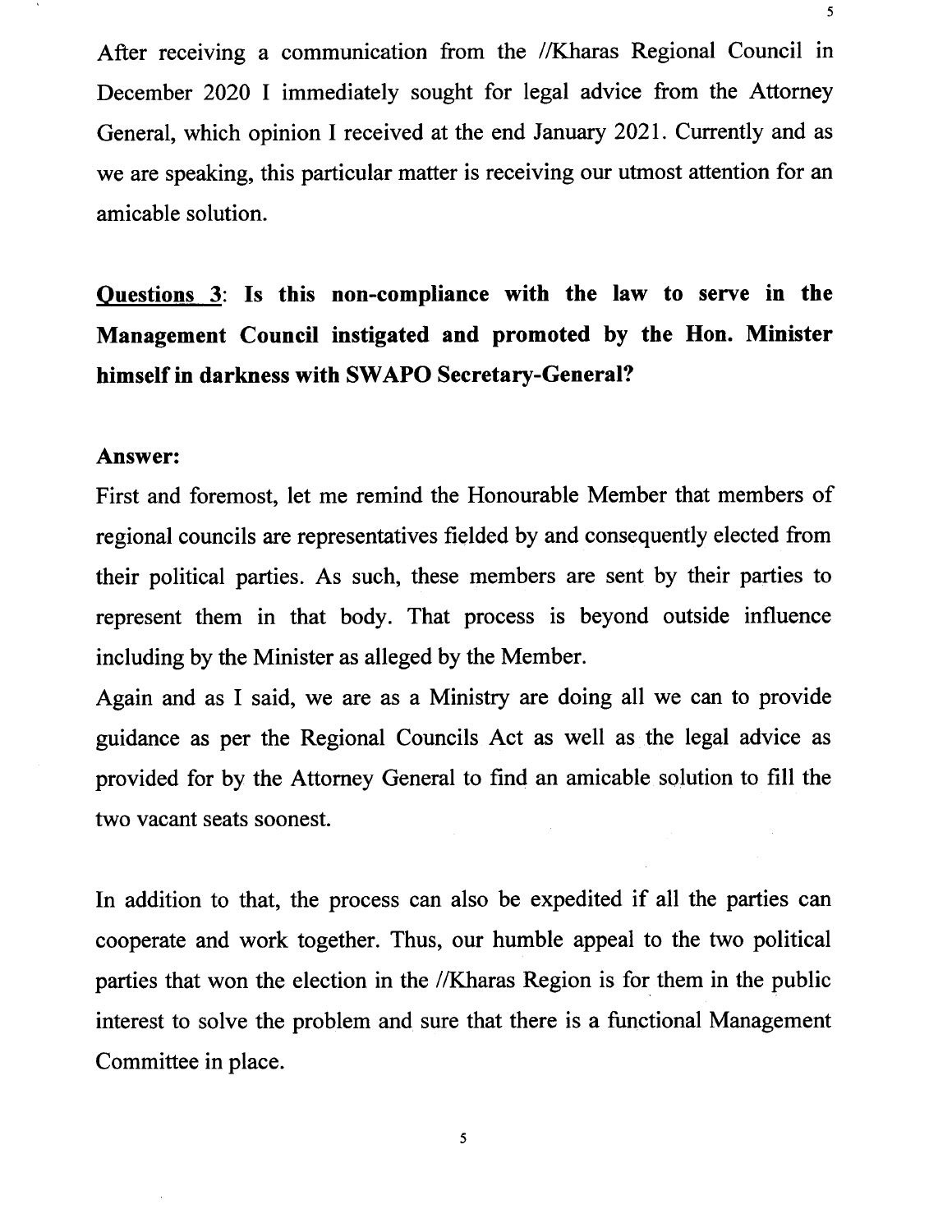Therefore, if all parties cooperate as a matter of urgency, I strongly believe this process can be resolved before the end of March 2021.

6

# **Question 4: Is it now SWAPO Cabinet Minister's resolve to frustrate and annihilate where other parties are governing other than SWAPO? Is this a new type of ethnic cleansing method?**

### **Answer:**

I refute in the strongest terms the allegation or insinuation by Honourable Members. Our dealing with regional councils and local authorities are purely guided by the laws, and we deal with these Councils as bodies and do not deal with individual Councillors or as representatives of political parties.

If the Hon Member has been following, the Government through the Ministry of Urban and Rural Development, has been hosting a series of workshop aimed at inducting and assisting all the newly elected councillors as well as administrators from regional and local authority councils to better understand the policy, legal and regulatory framework that govern their spheres of public duty and thus to prepare them to effectively steer the affairs of their councils and above all to the expectations of the citizens.

6

**Honourable Speaker Honourable Members**